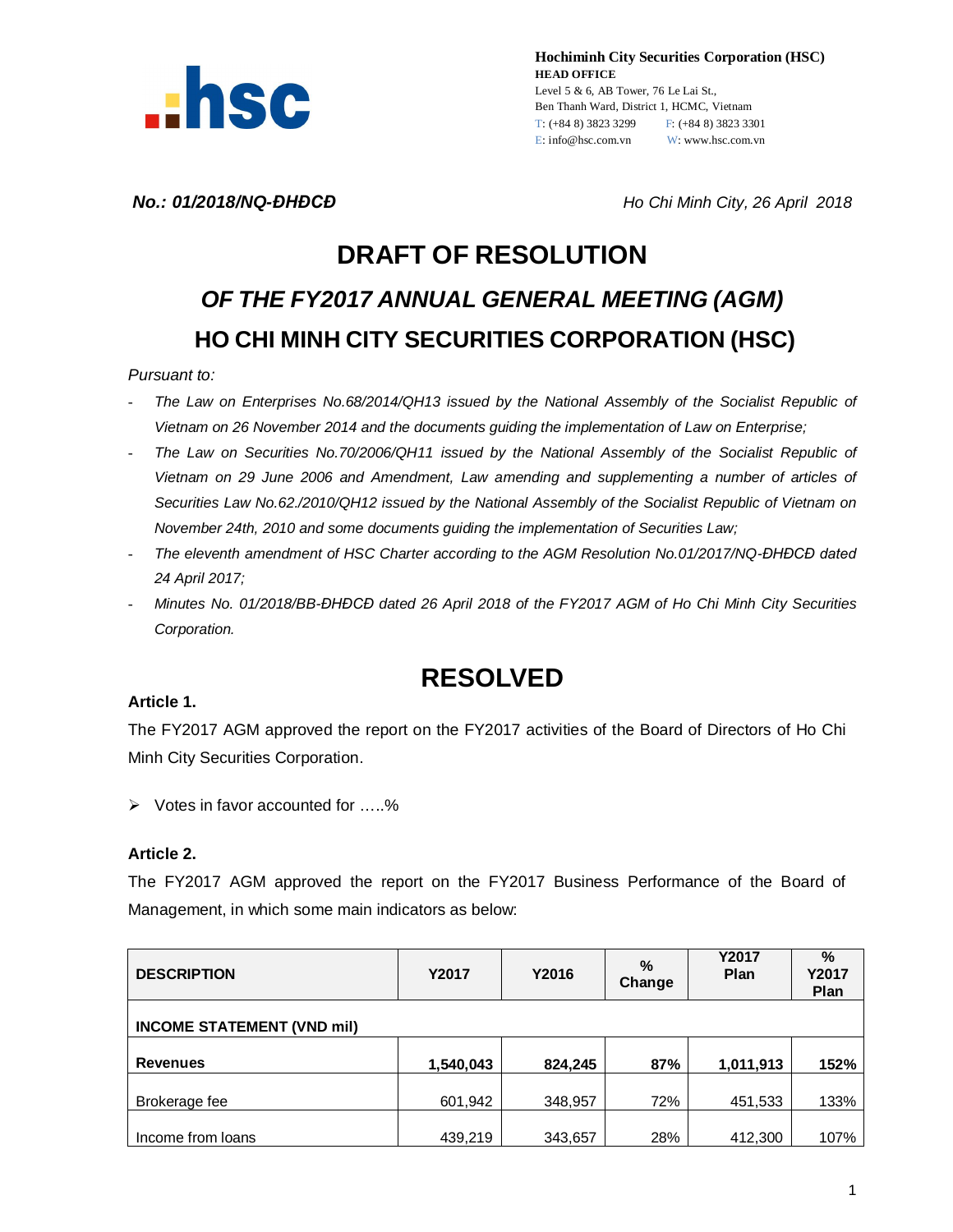| <b>DESCRIPTION</b>                             | Y2017       | Y2016         | Y2017<br>$\frac{0}{0}$<br>Plan<br>Change |             | $\%$<br>Y2017<br>Plan |  |  |
|------------------------------------------------|-------------|---------------|------------------------------------------|-------------|-----------------------|--|--|
| Gain from proprietary investment               | 428,248     | 99,026        | 332%                                     | 110,630     | 387%                  |  |  |
| Financial advisory service                     | 45,179      | 24,602        | 84%                                      | 32,900      | 137%                  |  |  |
| Other revenues                                 | 25,455      | 8,003         | 218%                                     | 4,550       | 559%                  |  |  |
| <b>Operating expenses</b>                      | 847,720     | 439,651       | 93%                                      | 561,047     | 151%                  |  |  |
| Profit before tax                              | 692,601     | 385,383       | 80%                                      | 450,778     | 154%                  |  |  |
| Profit after tax                               | 554,059     | 304,531       | 82%                                      | 361,052     | 153%                  |  |  |
| <b>BALANCE SHEET AT THE YEAR END (VND mil)</b> |             |               |                                          |             |                       |  |  |
| Total asset                                    | 6,680,572   | 3,616,842     | 85%                                      | 3,845,039   | 174%                  |  |  |
| Owners' equity                                 | 2,791,161   | 2,391,917     | 17%                                      | 2,456,536   | 114%                  |  |  |
| <b>FINANCIAL INDICATORS</b>                    |             |               |                                          |             |                       |  |  |
| Return on average assets (ROAA)                | 10.8%       | 9.1%          |                                          | 9.4%        |                       |  |  |
| Return on average equity (ROAE)                | 21.4%       | 13.0%         |                                          | 14.7%       |                       |  |  |
| <b>EQUITY'S VALUE</b>                          |             |               |                                          |             |                       |  |  |
| Number of outstanding shares                   | 129,570,368 | 127, 155, 368 | 2%                                       | 129,655,368 | 100%                  |  |  |
| Earnings per share EPS - VND                   | 4,289       | 2,395         | 79%                                      | 2,785       | 154%                  |  |  |
| Book value per share - VND                     | 21,542      | 18,811        | 15%                                      | 18,947      | 114%                  |  |  |

 $\triangleright$  Votes in favor accounted for ....%

#### **Article 3.**

The FY2017 AGM approved the FY2018 Business plan with the following assumptions:

## **1 The trading value and brokerage market share**

Based on the daily average trading value over the past 5 years and projection of market trends in the coming period, the Board of Management has made some assumptions on the trading value and brokerage market share of HSC in 2018 as follows:

| <b>HSC's BROKERAGE MARKET SHARE</b>            | 2018<br><b>Target</b> | 2017<br><b>Actual</b> | $\%$<br>Change | Q1/2018<br><b>Actual</b> |
|------------------------------------------------|-----------------------|-----------------------|----------------|--------------------------|
| Daily average trading value (VND million/ day) | 8,000,000             | 5,000,000             | 60%            | 8,936,000                |
| Total HSC's brokerage market share             | 11.3%                 | 11.3%                 |                | 12.3%                    |
| Retail brokerage                               | 7.0%                  | 6.4%                  |                | 7.3%                     |
| Institutional brokerage                        | 3.8%                  | 4.5%                  |                | 3.8%                     |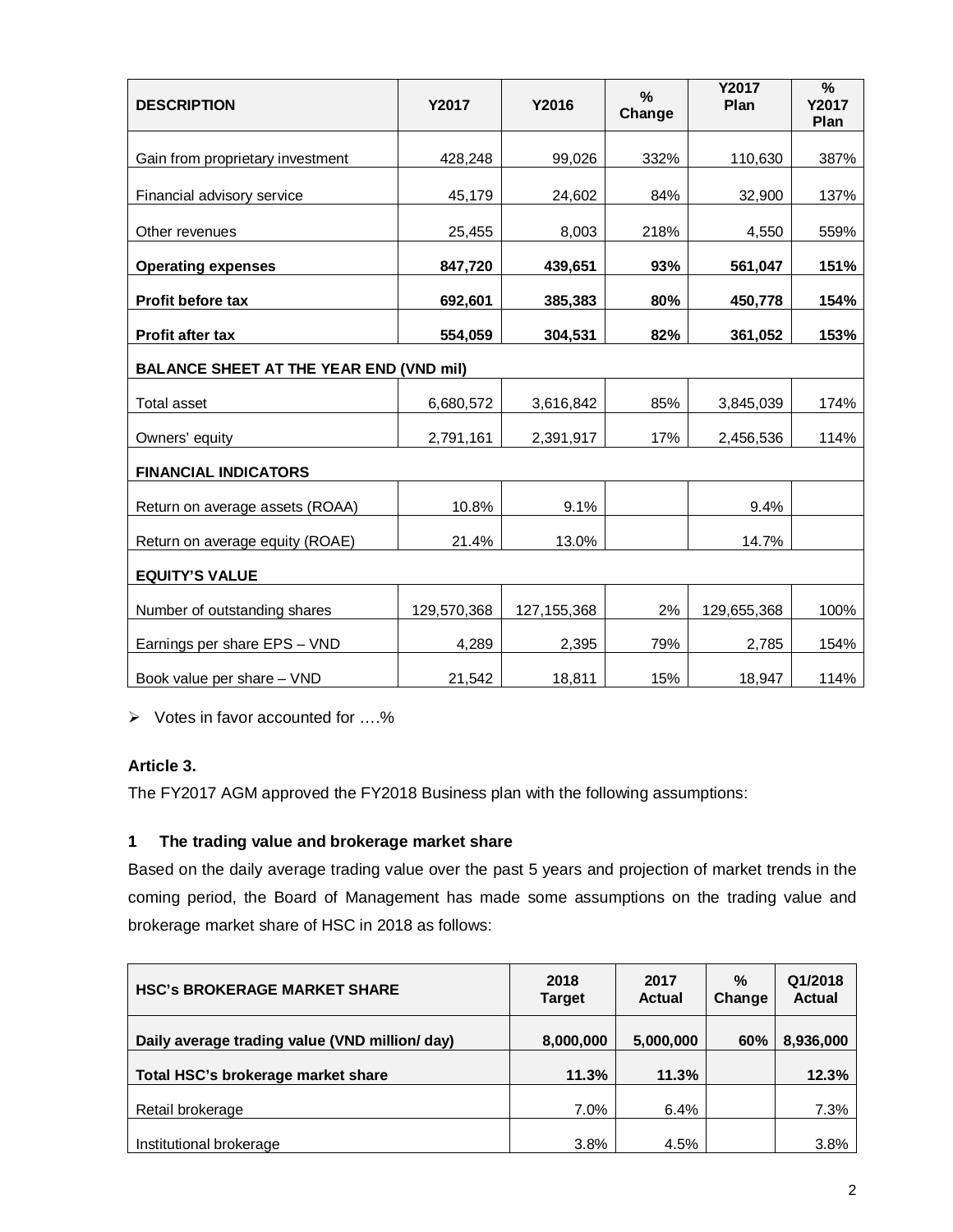| <b>HSC's BROKERAGE MARKET SHARE</b> | 2018<br><b>Target</b> | 2017<br><b>Actual</b> | $\%$<br>Change | Q1/2018<br><b>Actual</b> |
|-------------------------------------|-----------------------|-----------------------|----------------|--------------------------|
| Proprietary trading of HSC          | 0.5%                  | $0.4\%$               |                | 1.2%                     |
| Market share per client type        |                       |                       |                |                          |
| HSC's local/ Local market           | 9.5%                  | 8.6                   |                | 10.2%                    |
| HSC's foreign/ Foreign market       | 28.0%                 | 33.1%                 |                | 26.5%                    |

## **2 Margin Lending**

| <b>MARGIN LENDING</b><br>(VND million)  | 2018<br>Target | 2017<br><b>Actual</b> | $\frac{0}{2}$<br>Change | 1Q/2018<br><b>Estimate</b> | % 2018<br><b>Target</b> |
|-----------------------------------------|----------------|-----------------------|-------------------------|----------------------------|-------------------------|
| HSC average margin balance<br>In which: | 4,500,000      | 3,237,878             | 39%                     | 4,667,000                  | 104%                    |
| Retail clients                          | 4,240,000      | 3,024,778             | 40%                     | 4,461,000                  | 105%                    |
| Institutional clients                   | 260,000        | 213,100               | 22%                     | 206,000                    | 79%                     |

#### **3 Bank Interest Rates**

| <b>BANK INTEREST RATE</b>          | 2018 Target | 2017 Actual |
|------------------------------------|-------------|-------------|
| Average bank deposit rate (% p.a.) | 6.0%        | 5.7%        |
| Interest rate (% p.a.)             | 8.5%        | 7.8%        |

The financial indicators in the FY2018 Business plan of HSC are as follow:

| <b>DESCRIPTION</b><br>(VND million) | 2018<br><b>Target</b> | %<br>2017<br><b>Actual</b><br>Change |       | 1Q/2018<br><b>Estimate</b> | % 2018<br><b>Target</b> |
|-------------------------------------|-----------------------|--------------------------------------|-------|----------------------------|-------------------------|
| <b>INCOME STATEMENT</b>             |                       |                                      |       |                            |                         |
| <b>Revenues</b>                     | 2,110,156             | 1,390,005                            | 52%   | 621,619                    | 29%                     |
| Brokerage fees                      | 911,862               | 601,942                              | 51%   | 232,946                    | 26%                     |
| Income from loan                    | 607,500               | 439,219                              | 38%   | 152,340                    | 25%                     |
| Gian from proprietary investment    | 435,999               | 277,932                              | 57%   | 174,447                    | 40%                     |
| Financial advisory service          | 137,620               | 45,179                               | 205%  | 58,684                     | 43%                     |
| Other revenues                      | 17,175                | 25,733                               | - 33% | 3,202                      | 19%                     |
| <b>Operating expenses</b>           | 1,070,783             | 697,404                              | 54%   | 232,261                    | 22%                     |
| <b>Profit before tax</b>            | 1,039,373             | 692,601                              | 50%   | 389,359                    | 37%                     |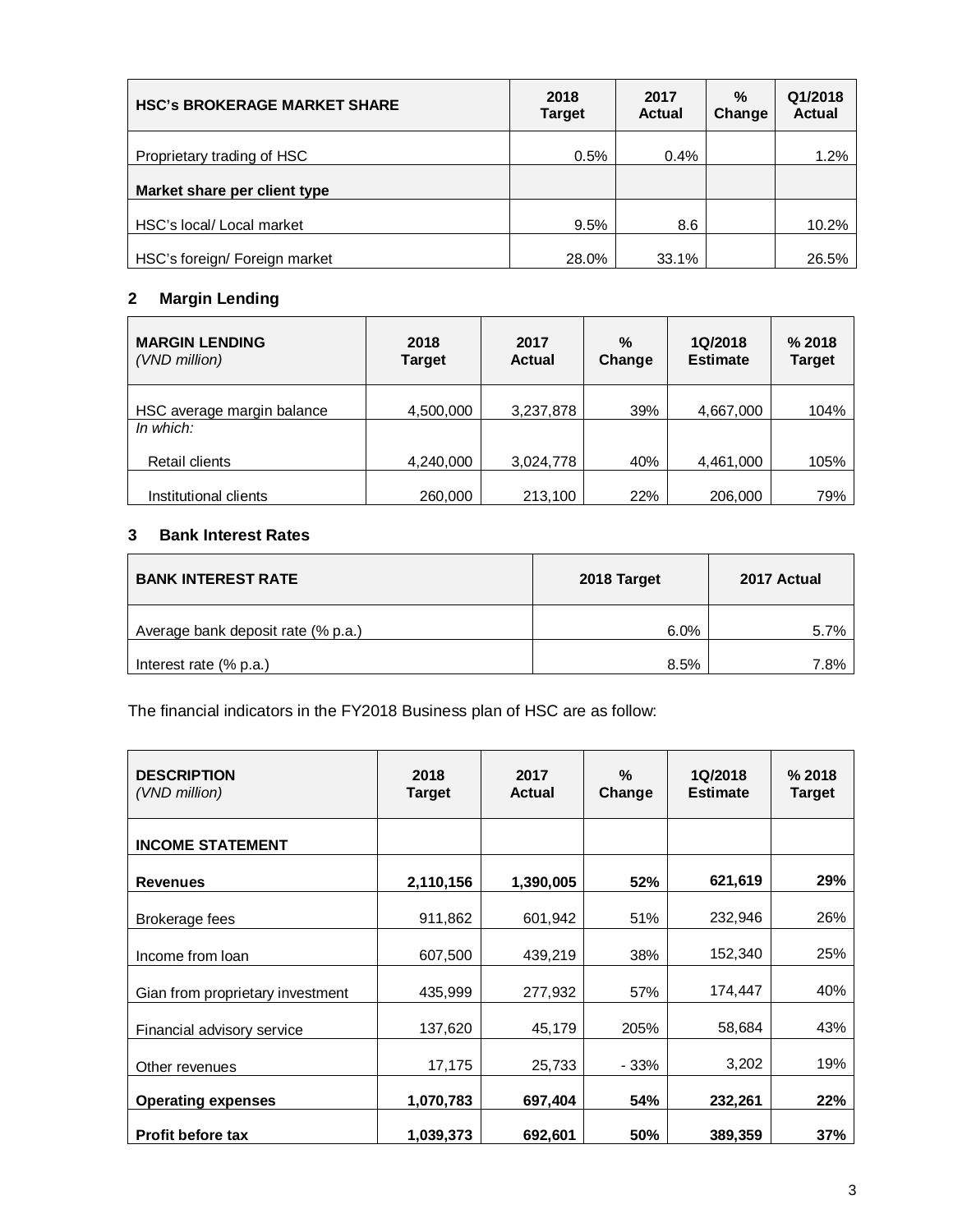| <b>DESCRIPTION</b><br>(VND million)            | 2018<br><b>Target</b> | 2017<br><b>Actual</b> | $\%$<br>Change | 1Q/2018<br><b>Estimate</b> | % 2018<br><b>Target</b> |
|------------------------------------------------|-----------------------|-----------------------|----------------|----------------------------|-------------------------|
| <b>Profit after tax</b>                        | 818,717               | 554,059               | 48%            | 311,749                    | 38%                     |
| <b>BALANCE SHEET AT THE YEAR END (VND bil)</b> |                       |                       |                |                            |                         |
| <b>Total asset</b>                             | 6,322,331             | 6,680,572             | -5%            | 6,776,806                  | 83%                     |
| Shareholders' equity                           | 3,347,678             | 2,791,161             | 20%            | 3,090,910                  | 81%                     |
| <b>FINANCIAL INDICATORS</b>                    |                       |                       |                |                            |                         |
| Return on average assets (ROAA)                | 12.9%                 | 10.8%                 |                | 4.6%                       |                         |
| Return on average equity (ROAE)                | 24.5%                 | 21.4%                 |                | 10.6%                      |                         |
| <b>INDICATOR FOR A STOCK UNIT</b>              |                       |                       |                |                            |                         |
| Average number of shares                       | 189,405,505           | 129,570,368           | 47%            | 129,570,368                | 68%                     |
| Earnings per share EPS - VND                   | 4,323                 | 4,289                 | 1%             | 2,406                      | 56%                     |
| Book value per share - VND                     | 17,675                | 21,542                | $-18%$         | 23,855                     | 135%                    |

Votes in favor accounted for …..%

## **Article 4.**

The FY2017 AGM approved the report on FY2017 Company's operation of the Supervisory Board.

 $\triangleright$  Votes in favor accounted for ....%

#### **Article 5.**

The FY2017 AGM approved the Audited Financial Statements for the year ended 31 December 2017 including:

- Report of the Board of Managers;
- Independent Auditors' Report;
- Balance sheet as at 31 December 2017;
- Income Statement for the year ended 31 December 2017;
- Cash flow statement;
- Statement of changes in equity;
- Notes to the financial statements,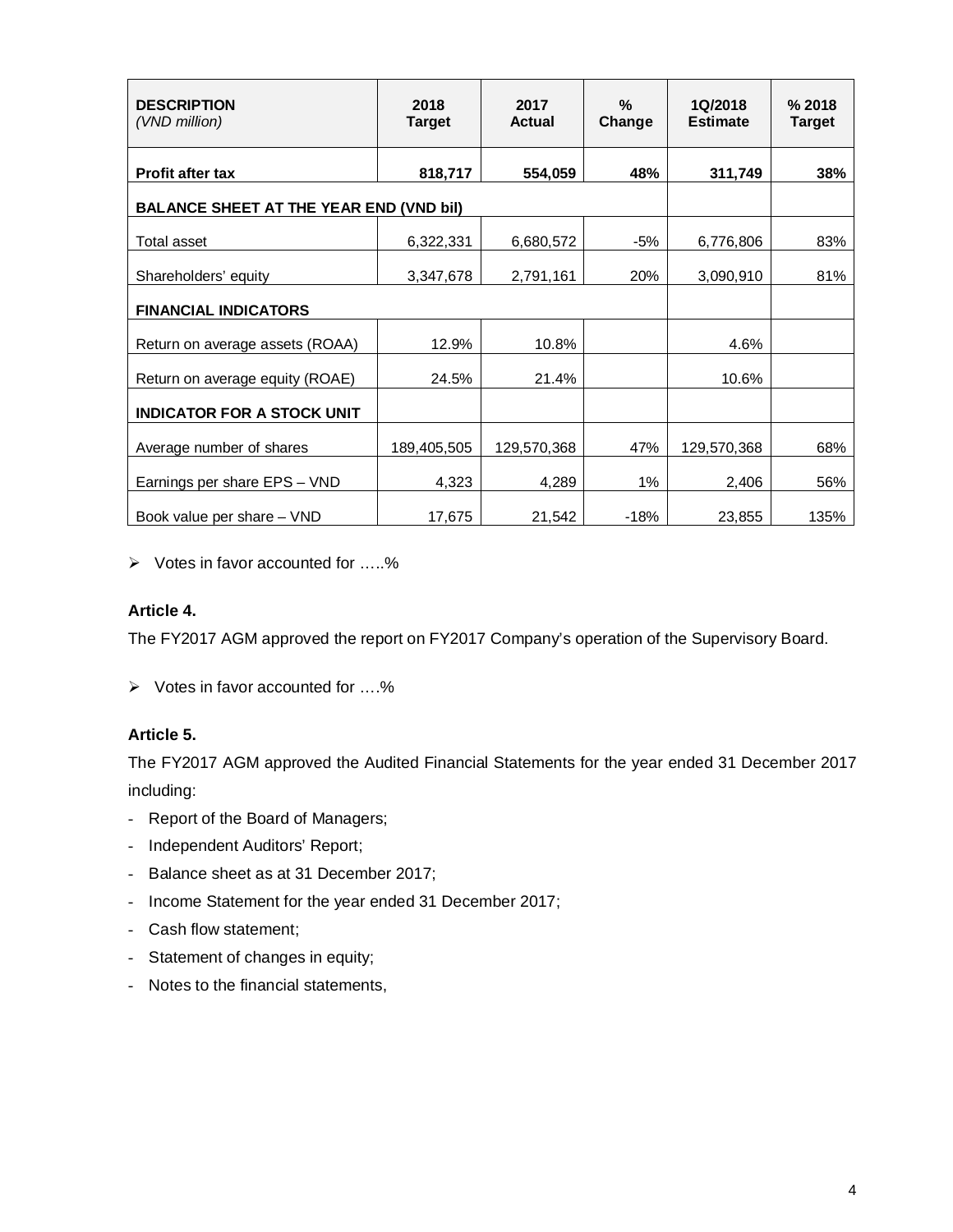In which:

Some key items in the FY2017 Financial Statements of HSC as below:

*Unit: VND*

| No. | <b>Items</b>      | <b>Performance of Y2017</b> | <b>Performance of Y2016</b> |
|-----|-------------------|-----------------------------|-----------------------------|
|     | Total assets      | 6,680,572,043,521           | 3,616,842,334,688           |
| 2   | Net revenue       | 1,540,042,600,129           | 824,244,576,700             |
| 3   | Profit before tax | 692,600,803,982             | 385, 383, 289, 422          |
| 4   | Profit after tax  | 554,059,163,742             | 304,530,981,303             |

 $\triangleright$  Votes in favor accounted for ......%

## **Article 6.**

The FY2017 AGM approved the FY2017 final cash dividend as below:

- Dividend pay-out rate: 15% of par value (equivalent to VND 1,500 per share)
- Payment method: In cash
- Implementation time:
	- **Expected record date: 18 May, 2018**
	- Expected payment date: 08 June 2018
- Personal income tax (PIT): The AGM authorizes the BoD to deduct the PIT of the shareholders for the dividend income, and on behalf of the shareholders, HSC will pay their deducted PIT to the Tax authority in accordance with the law regulations.
- $\triangleright$  Votes in favor accounted for ....%

## **Article 7.**

The FY2017 AGM approved the FY2018 dividend plan of HSC as below:

- Dividend rate: The AGM authorizes the BoD to decide FY2018 dividend rate based on HSC financial performance at the dividend payment time, in which the FY2018 dividend payout rate ranges from 15% (equivalent to VND1,500 per share).
- Payment method: In cash
- Implementation time: The AGM authorized the BoD to choose the suitable date to pay the FY2018 dividend.
- Personal income tax (PIT): The AGM authorizes the BoD to deduct the PIT of the shareholders for the dividend income, and on behalf of the shareholders, HSC will pay their deducted PIT to the Tax authority in accordance with the law regulations.
- $\triangleright$  Votes in favor accounted for ....%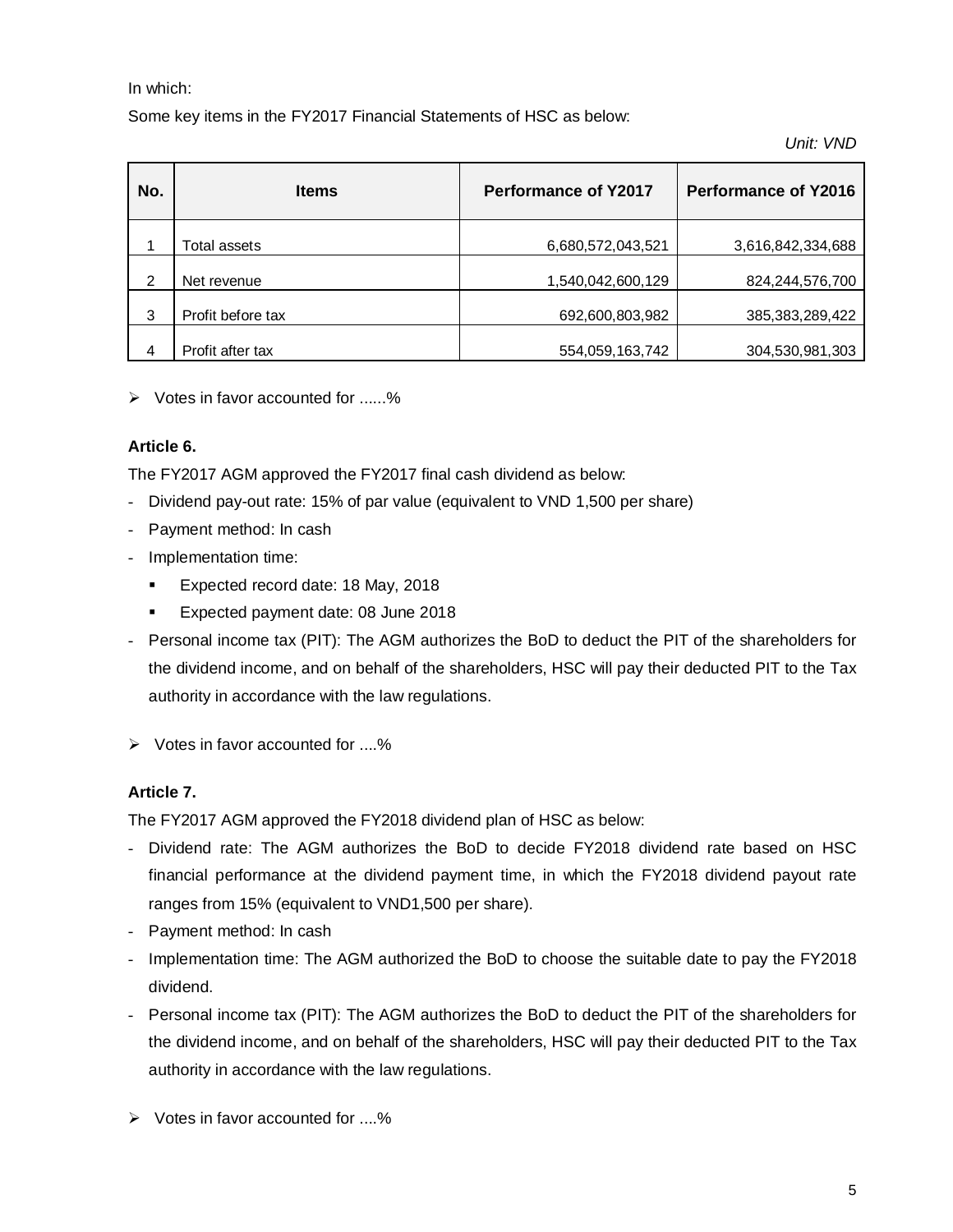#### **Article 8.**

The FY2017 AGM approved the FY2017 profit distribution plan of HSC. The details are as follow:

*Unit: VND*

|                |                                                                                 |                                  | <b>FY2017 PERFORMANCE</b> | <b>FY2016 PERFORMANCE</b>                 |                     |  |
|----------------|---------------------------------------------------------------------------------|----------------------------------|---------------------------|-------------------------------------------|---------------------|--|
| <b>No</b>      | <b>ITEMS</b>                                                                    | $%$ of<br>profit<br>after<br>tax | <b>AMOUNT (VND)</b>       | $\overline{\%}$ of<br>profit<br>after tax | <b>AMOUNT (VND)</b> |  |
| $\mathbf{I}$   | <b>PROFIT BEFORE TAX</b>                                                        |                                  | 692,600,803,982           |                                           | 385,383,289,422     |  |
| $\mathbf{I}$   | <b>PROFIT AFTER TAX</b>                                                         | 100%                             | 554,059,163,742           | 100%                                      | 304,530,981,303     |  |
| $\mathbf{III}$ | <b>PROPOSED PROFIT AFTER TAX</b><br><b>DISTRIBUTION</b>                         | 65.21%                           | 361,302,249,226           | 93.47%                                    | 284,638,286,580     |  |
| 1              | Appropriation to Equity Funds                                                   | 14.60%                           | 80,893,588,970            | 20.00%                                    | 60,906,196,261      |  |
|                | Supplementary capital reserve (*)                                               | 2.30%                            | 12,743,836,298            | 5.00%                                     | 15,226,549,065      |  |
|                | Compulsory reserve fund (*)                                                     | 2,30%                            | 12,743,836,298            | 5.00%                                     | 15,226,549,065      |  |
|                | Welfare and reward fund                                                         | 10.00%                           | 55,405,916,374            | 10.00%                                    | 30,453,098,130      |  |
| $\overline{2}$ | Cash devidend payment                                                           | 49.11%                           | 272,097,772,800           | 71.97%                                    | 219,164,125,600     |  |
|                | Interim devidend (6% of per value)                                              | 14.03%                           | 77,742,220,800            | 20.88%                                    | 63,577,684,000      |  |
|                | Proposed final dividend (15% of per value) (**)                                 | 35.08%                           | 194, 355, 552, 000        | 51.09%                                    | 155,586,441,600     |  |
| 3              | Remuneration and budget for the Board of<br>Directors and the Supervisory Board | 1.50%                            | 8,310,887,456             | 1.50%                                     | 4,567,964,720       |  |
| IV             | <b>RETAINED PROFIT</b><br>$(IV)=(II)-(III)$                                     | 34.79%                           | 192,756,914,516           | 6.53%                                     | 19,892,694,723      |  |
| $\mathbf v$    | <b>RETAINED PROFITS OF AT THE</b><br><b>BEGINNING OF THE YEAR</b>               |                                  | 381,483,606,934           |                                           | 361,590,912,211     |  |
| VI             | TOTAL RETAINED EARNINGS AT THE END<br>OF THE YEAR (VI)=(IV)+(V)                 |                                  | 574,240,521,450           |                                           | 381,483,606,934     |  |

 $\triangleright$  Votes in favor accounted for ....%

#### **Article 9.**

The FY2017 AGM approved the authorization the BoD to appoint one of the Big 4 independent audit firms to audit HSC FY2018 Financial Statements and review HSC FY2018 quarterly Financial Statements in accordance with the law regulations. The four independent audit firms are the firms approved by the State Securities Commision of Vietnam (SSC) to audit issuing organizations, listed and securities trading companies. List of four independent audit firms is as below:

1. Ernst & Young Vietnam Co., Ltd.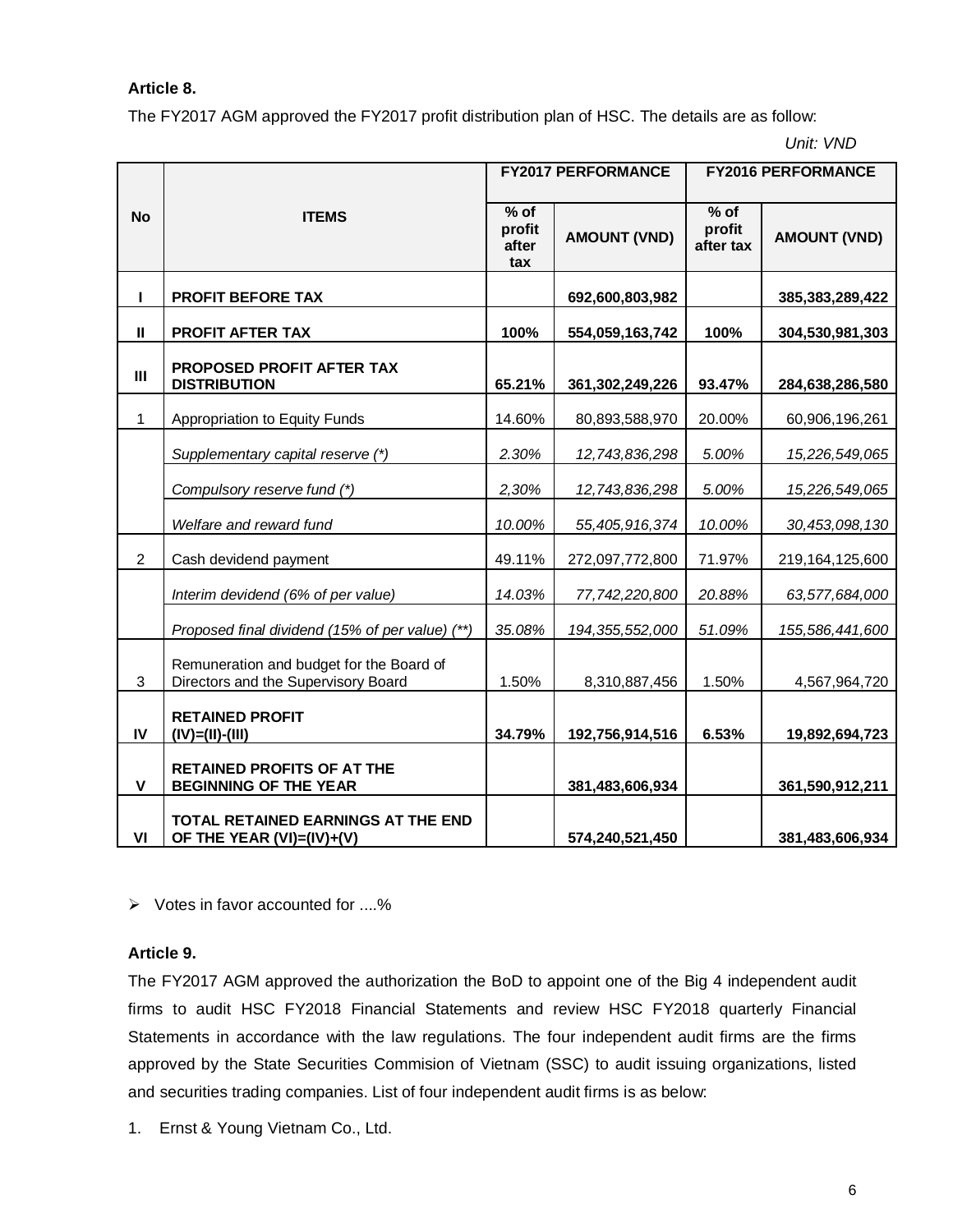- 2. KPMG Vietnam Co., Ltd.
- 3. Price Waterhouse Coopers Vietnam Co., Ltd
- 4. Deloitte Vietnam Co., Ltd
- $\triangleright$  Votes in favor accounted for ......%

### **Article 10.**

The FY2017 AGM approved approved the following issues referring to the amendment of HSC Charter:

- To approve the draft of amended HSC Charter
- To authorize the BoD to amend some articles of HSC Charter, which covered the approval of the AGM.
- To authorize the legal representative to sign the amended HSC Charter. The amended HSC Charter shall be effective from the date of AGM 's approval. The current version of HSC Charter approved dated 24 April 2017 shall be replaced.
- $\triangleright$  Votes in favor accounted for .....%

#### **Article 11.**

The FY2017 AGM approved the following issues referring to the amendment of HSC Corporation Governance Regulations:

- To approve the draft of HSC Corporation Governance Regulations.
- To authorize the Chairman to sign the amended regulations of HSC Corporation Governance.
- $\triangleright$  Votes in favor accounted for .....%

#### **Article 12.**

The FY2017 AGM approved the share issuance for existing shareholders and the share issuance for Employee Stock Ownership Plan (ESOP). The details are as below:

#### **I. SHARE ISSUANCE FOR EXISTING SHAREHOLDERS**

- **A. Share issuance for existing shareholders using capital resources of owners' equity to increase charter capital (Issuance of bonus shares)**
- 1. Name of securities: Share of Ho Chi Minh City Securities Corporation (HCM)
- 2. Type of share: Ordinary share
- 3. Par value: VND10,000/ share (*Ten thousand dong per share*)
- 4. Total number of issued shares: 129,756,758 (*One hundred twenty-nine million seven hundred fifty-six thousand seven hundred fifty- eight*) shares
- 5. Number of outstanding shares: 129,569,168 shares (*One hundred twenty-nine million five hundred sixty-nine thousand one hundred sixty-eight) shares*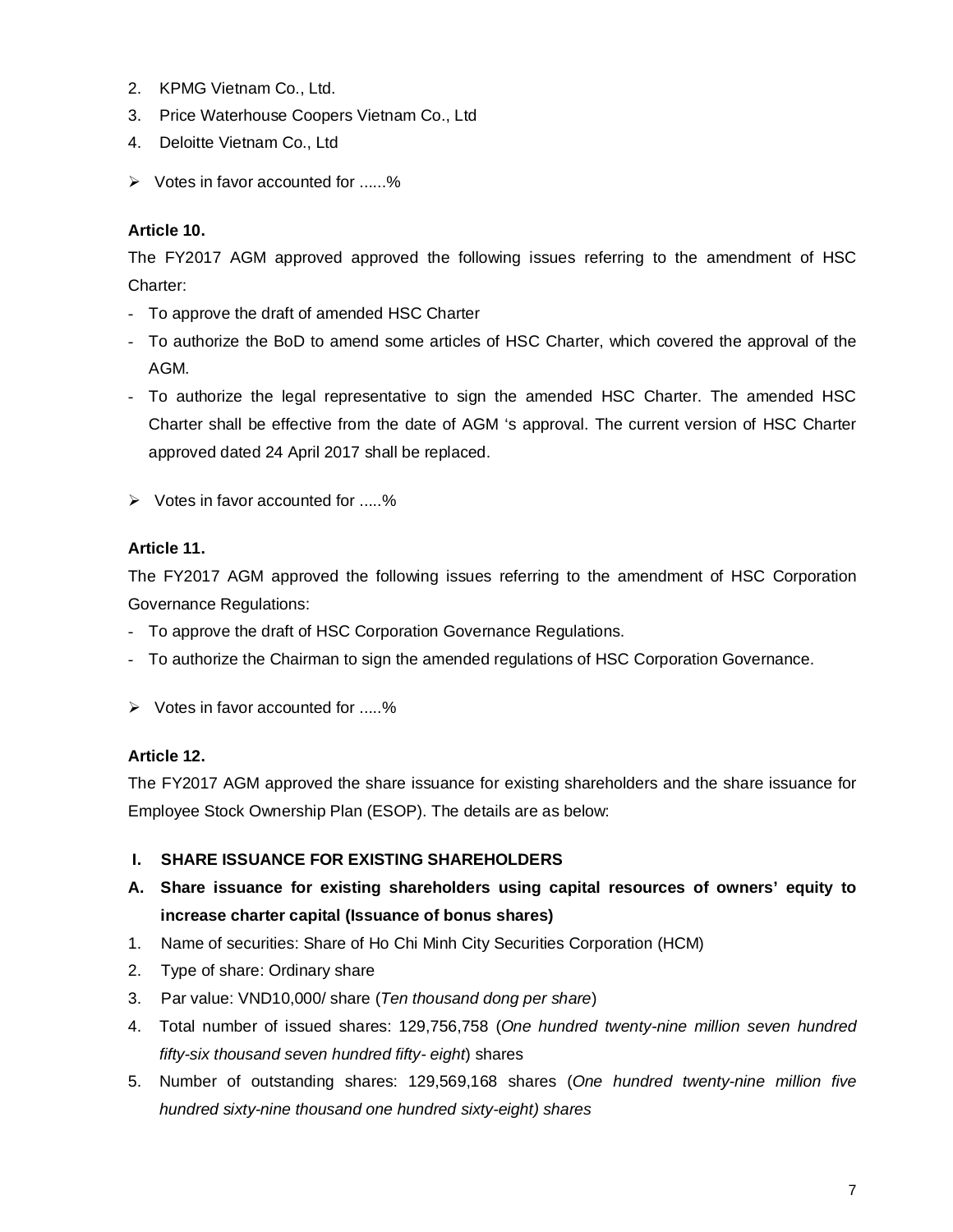- 6. Number of treasury shares: 187,590 shares (*One hundred eighty-seven thousand five hundred ninety*) shares (*at 31 March 2018*)
- 7. Estimated number of issued shares: 86,379,445 shares (*Eighty-six million three hundred seventynine thousand four hundred fourty-five*) shares
- 8. Total value of issuance at par value: VND 863,794,450,000 (*Eight hundred sixty-three billion seven hundred ninety-four million four hundred fifty thousand dong*)
- 9. Issuance rate (*total estimated number of issued shares/ number of outstanding shares*): 66,67%
- 10. Offering target: Existing shareholders include domestic and foreign shareholders, whose names are in the list of HSC's shareholders as at the record date issued by Vietnam Securities Depository – HCMC Branch, are entitled to to exercise the right to receive bonus shares.
- 11. Subscription ratio 3:2 (*A shareholder who owns three (03) shares is entitled to the right of receiving two (02) bonus shares*)
- 12. Additional issued shares are not subjected to transfer restrictions
- 13. The right to receive additional issued shares is not transferable
- 14. Processing with arising odd stocks (*if any*): The number of shares issued to existing shareholders will be rounded down to the unit. The decimal fraction (*if any*) will be canceled.
- 15. Capital sources: Undistributed earnings and Share premium based on the FY2017 Audited Financial Statement

In which:

- Value of the Undistributed earnings: VND 533,450,651,501 (*Five hundred thirty-three billion four hundred fifty million six hundred fifty-one thousand five hundred and one dong*)
- Value of the Share premium: VND 330,343,798,499 (*Three hundred thirty billion three hundred fourty-three million seven hundred ninety-eight thousand four hundred ninty-nine dong)*
- 16. Expected time of issuance: 2nd Quarter of 2018 after receiving the approval from the State Securities Commission.

#### **B. Share issuance offering to existing shareholders**

- 1. Name of securities: Share of Ho Chi Minh City Securities Corporation (HCM)
- 2. Type of share: Ordinary share
- 3. Par value: VND10,000/ share (*Ten thousand dong per share*)
- 4. Total number of issued shares: 129,756,758 (*One hundred twenty-nine million seven hundred fifty-six thousand seven hundred fifty- eight)* shares
- 5. Number of outstanding shares: 129,569,168 (*One hundred twenty-nine million five hundred sixtynine thousand one hundred sixty-eight)* shares
- 6. Number of treasury shares: 187,590 (*Eighty-six million three hundred seventy-nine thousand four hundred fourty-five*) shares (*at 31 March 2018*)
- 7. Estimated number of issued shares: 86,379,445 (*Eighty-six million three hundred seventy-nine thousand four hundred fourty-five)* shares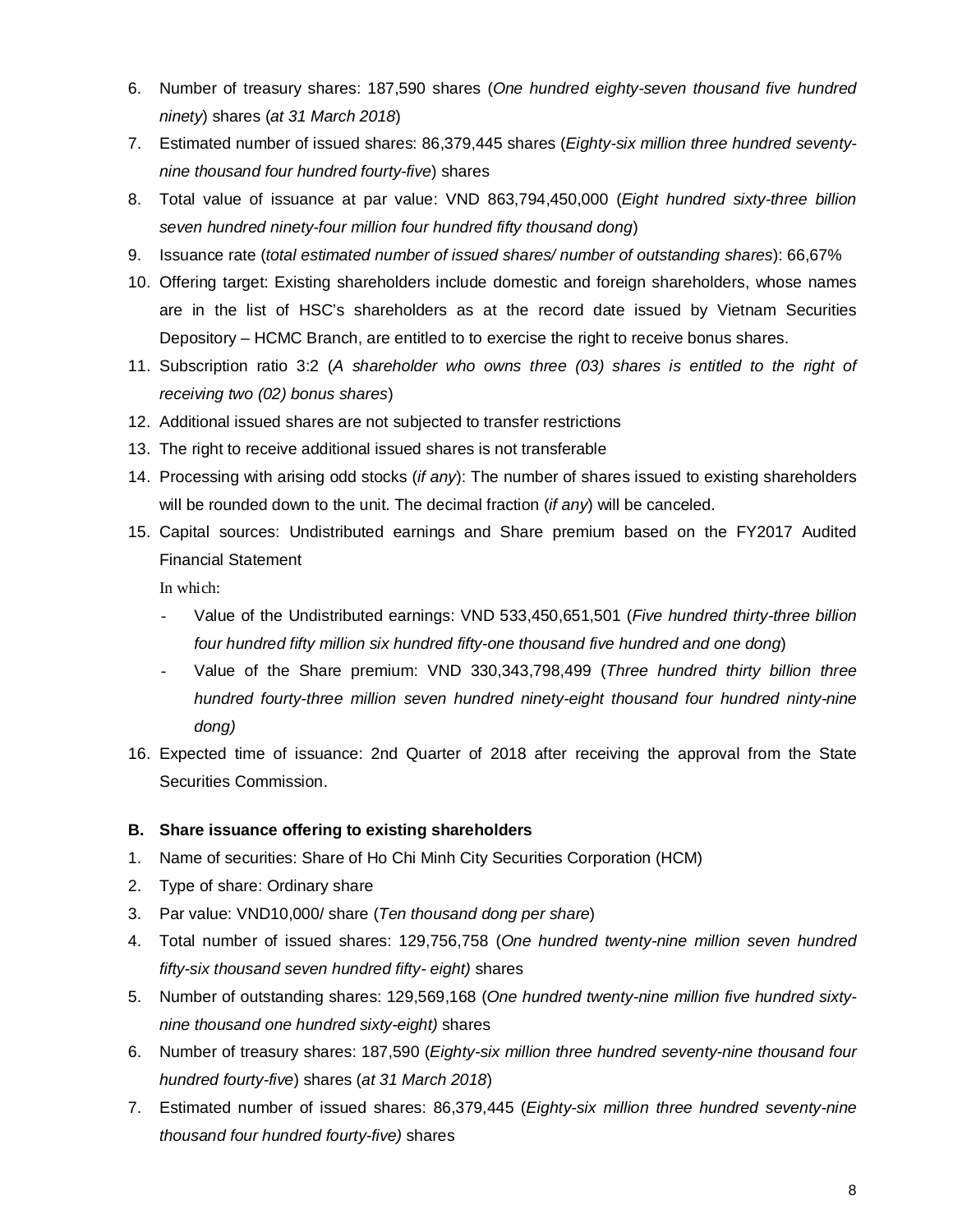- 8. Total value of issuance at par value: VND 863,794,450,000 (*Eight hundred sixty-three billion seven hundred ninety-four million four hundred fifty thousand dong*)
- 9. Issuance rate (*total estimated number of issued shares/ number of outstanding shares*): 66,67%
- 10. Offering target: Existing shareholders include dosmetic and foreign shareholders, whose names are in the list of HSC's shareholders as at the record date issued by Vietnam Securities Depository – HCMC Branch, are entitled to to exercise the right to purchase shares.
- 11. Offering method: In accordance with shareholders' purchasing rights
- 12. Subscription ratio 3:2 (*A shareholder who owns three (03) shares is entitled to the right of purchasing two (02) additional shares*)
- 13. Offering price: VND 14,000/ share (*Fourteen thousand dong per share*)
- 14. Total value of issuance at offering price: VND 1,209,312,230,000 (*One thousand two hundred and nine billion three hundred and twelve million two hundred thrity thousand dong*)
- 15. The right to purchase additional issued shares is transferable only one time.
- 16. Shareholders restricted in transferability are still entitled to purchase shares. The number of additional shares purchased from the right to purchase shares is not restricted.
- 17. Dealing with the remaining of shares from existing shareholders that do not carry out the purchasing right *(if any*):

For the number of unissued shares refused to be purchased by the existing shareholders, the Annual General Shareholders' Meeting ("AGM") authorizes the Board of Directors ("BoD") to continue offering them to other investors which will be chosen and decided by the BoD, with the offering price not lower than the one offered for existing shareholders.

18. Processing with arising odd stocks (*if any*): The number of shares existing shareholders receive will be rounded down to the unit. The decimal fraction (*if any*) will be canceled.

For example: Nguyen Van A owns 154 HCM shares, according to the issuance ratio 3:2, Nguyen Van A will be entitled to the right of purchasing  $(153x2)/3 = 102,6$  addtional shares. Thus, Nguyen Van A will be entitled to the right of purchasing 102 shares. Odd share (0.6 shares) will be canceled.

19. Expected time of issuance: 2nd Quarter of 2018 after receiving the approval from the State Securities Commission.

#### **C. Authorization for the Board of Directors**

The Annual General Shareholders' Meeting ("AGM") authorizes the Board of Directors to:

 Select the record date for the list of shareholders to the issuance shares to increase the owner's equity (*bonus shares*) and the right to purchase shares under the issuance plan for the existing shareholders as soon as possible after the State Securities Commission announced to receive the stock issuance profiles for the existing shareholders while ensuring the benefits of shareholders in accordance with the provisions of law.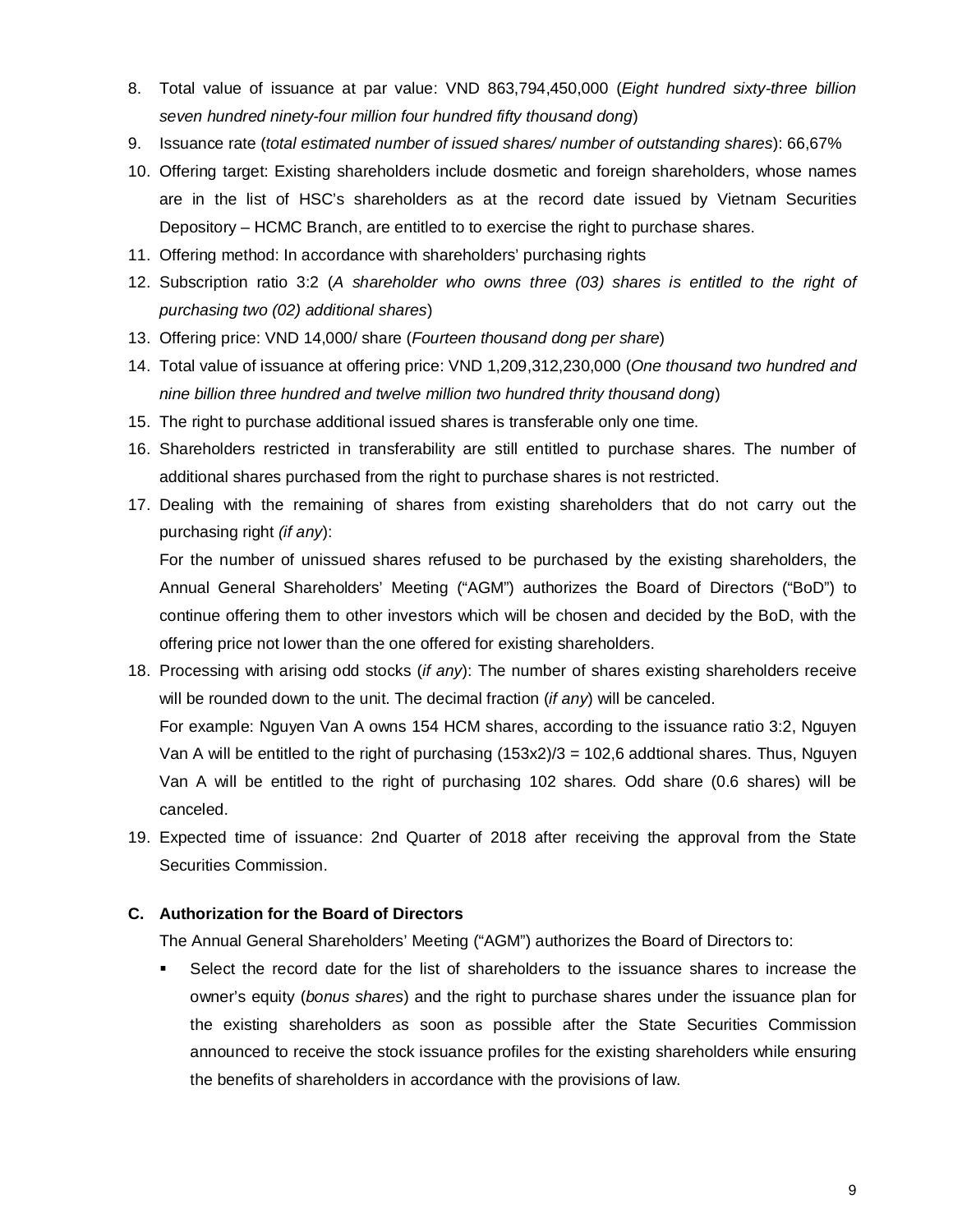- Conduct necessary procedures to process and to complete the share issuance plan for existing shareholders in accordance with regulations of the Company Charter and the documents guiding the implementation of Law;
- Register and list all of issued shares for existing shareholders at Vietnam Securities Depository ("VSD") and Ho Chi Minh Stock Exchange ("HOSE") after completing the issuance;
- Assign the Board of Directors and the Board of Management to amend the Company Charter accordingly in charter capital related articles upon the result of the issuance; execute the registration of increased charter capital to amend Business Registration Certification of HSC at State Securities Commission ("SSC") after completing the issuance.

#### **II. ISSUANCE OF SHARES FOR EMPLOYEE STOCK OWNERSHIP PLAN (ESOP)**

- 1. Name of securities: Share of Ho Chi Minh City Securities Corporation (HCM)
- 2. Type of share: Ordinary share
- 3. Par value: VND10,000/ share (*Ten thousand dong per share*)
- 4. Total number of issued shares: 129,756,758 (*One hundred twenty-nine million seven hundred fifty-six thousand seven hundred fifty- eight) shares*
- 5. Number of outstanding shares: 129,569,168 (*One hundred twenty-nine million five hundred sixtynine thousand one hundred sixty-eight*) shares
- 6. Number of treasury shares: 187,590 (*Eighty-six million three hundred seventy-nine thousand four hundred fourty-five*) shares (*at 31 March 2018*)
- 7. Estimated number of issued shares: 6,500,000 (*Six million five hundred thousand*) shares
- 8. Issue price: VND 14,000/ Share (*Fourteen thousand dong per share*)
- 9. Total value of issuance at par value: VND 65,000,000,000 (*Sixty-five billion dong*)
- 10. Total value of issuance: 91,000,000,000 (*Ninety-one billion dong*)
- 11. Subscription ratio: 5,02%
- 12. Capital sources: The Company's Welfare and Reward Fund as at 30 April 2018 and the employees' payments

In which:

- Total value of the Welfare and Reward Fund: VND 34,000,000,000 (*Thirty-four billion dong*)
- Total value of the employees' payment: VND 57,000,000,000 (*Fifty-seven billion dong*)
- 13. Applicable employees: Company's management employees
- 14. Transfer restriction: Shares issued to the Company employees shall be restricted in accordance with the Rules - Policies on Employee Share Ownership Plan 2018 adopted by the Board of Directors of Ho Chi Minh City Securities Corporation.
- 15. Transfer ratio and time frame:
	- At the end of the first year (*12 months after the completed issuance of ESOP 2018*), the employees shall only be allowed to transfer up to 40% of the total Issued and Transferred Shares.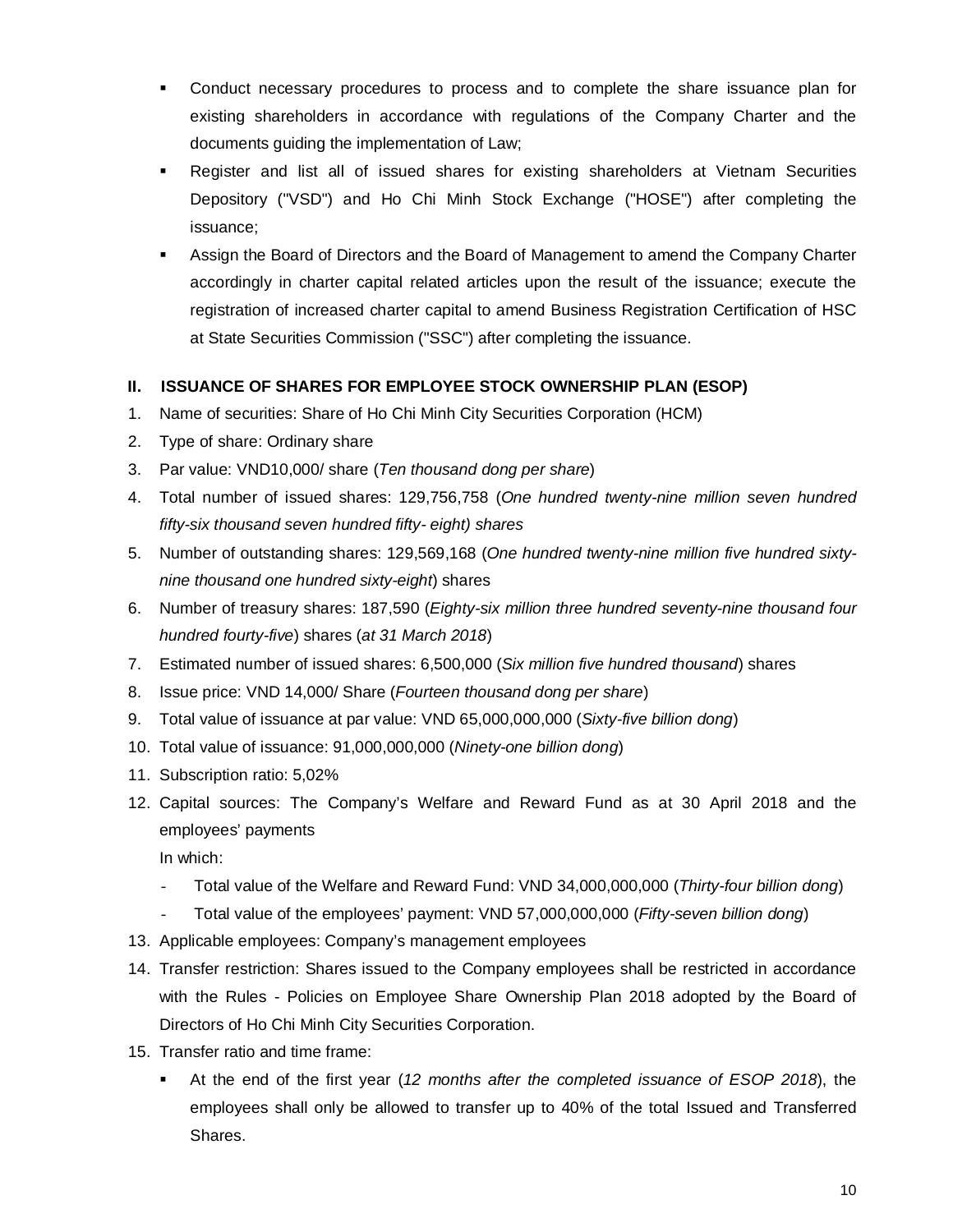- At the end of the second year (*24 months after the completed issuance of ESOP 2018*), the employees shall only be allowed to transfer up to 30% of the total Issued and Transferred Shares.
- At the end of the third year (*36 months after the completed issuance of ESOP 2018*), the employees shall be allowed to transfer up to 30% all of the remaining Issued and Transferred **Shares**
- 16. Dealing with non-excercised shares: In case the employees refuse to exercise the rights to buy their allocated shares, the Board of Directors shall allocate total number of non-excercised shares to other employees depending on his/her years' seniority.
- 17. Revocation of issued and transferred shares
	- If an employee resigns, the Company will buy his or her remaining transfer-restricted shares at the price which equals his or her contribution amount to purchase those shares plus nonterm interest for the period from issue date to the re-purchase date. These shares will be available for transfer once Vietnam Securities Depository (VSD) – Ho Chi Minh City Branch approves the ownership transfer.
	- The treatment of other cases will be applied in accordance with the Rules Policies on Employee Share Ownership.
- 18. Estimated time of issuance: 2nd Quarter of 2018 after receiving the approval from the State Securities Commission.
- 19. Authorization: Submit to the AGM to authorize the Board of Directors to:
	- Decide the list of the employees who are allowed to purchase shares and the allocation of shares for each employee;
	- Conduct necessary procedures to process and to complete the issuance of ESOP 2018 in accordance with regulations of the Company Charter and the documents guiding the implementation of Law;
	- Register and list all of issued shares of ESOP 2018 at Vietnam Securities Depository ("VSD") and Ho Chi Minh Stock Exchange ("HOSE") after completing the issuance;
	- Assign the Board of Directors and the Board of Management to amend the Company Charter accordingly in charter capital related articles upon the result of the issuance; executing the registration of increased charter capital to amend Business Registration Certification of HSC at State Securities Commission ("SSC") after completing the issuance.

#### **III. CAPITAL USING PLAN**

Total value of expected additional issued shares VND 1,266,312,230,000 (*One thousand two hundred sixty-six billion three hundred and twelve million two hundred thirty thousand dong*). Additional capital gained from the share issuance will be allocated to

- o Additional capital for margin trading: VND 1,000,000,000,000 *(A thousand billion dong*)
- o Additional capital for using proprietary investment: VND 266,312,230,000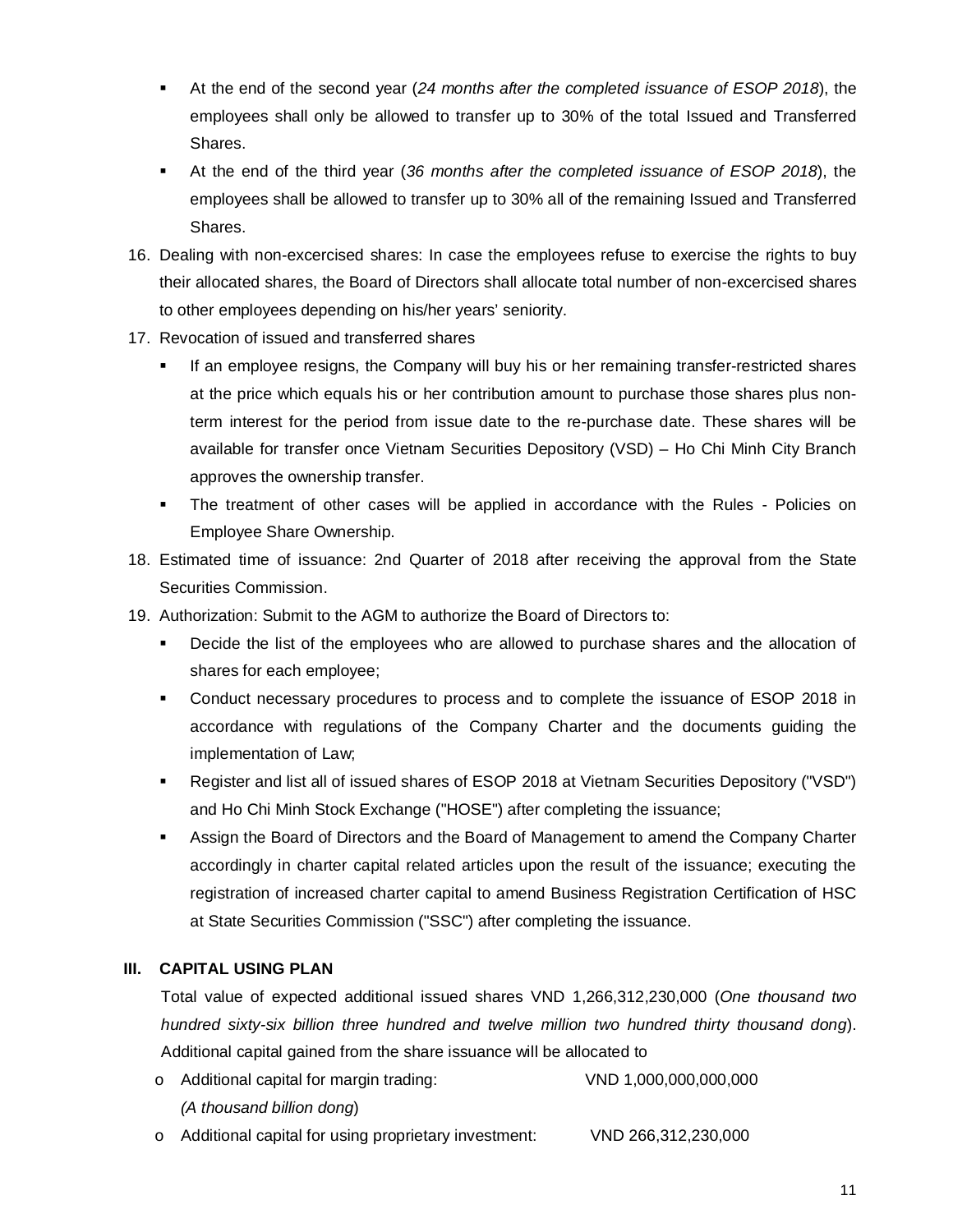(*Two hundred sixty-six billion three hundred twelve million two hundred thirty thousand dong)*

The AGM authorize the Board of Directors to adjust the using plan of capital gained from the offering to accord with the Company's actual need of using capital and to ensure the shareholders' maximum benefits.

 $\triangleright$  Votes in favor accounted for .....%

#### **Article 13.**

The FY2017 AGM approved the dismissal of member cum Vice Chairman of the Board of Directors and the list of candidates to nominate to the Board of Directors for the term IV (2016 – 2020). The details are as below:

- Mr. Nguyen Thanh Liem is dismissed from a member cum Vice Chairman of HSC's Board of Directors effectively on 26 April 2018. (*On 07 March 2018, the BoD has received the resignation letter of Mr. Nguyen Thanh Liem, in which Mr. Nguyen Thanh Liem would like to resign from the position of member cum Vice Chairman of HSC's Board of Directors*.)
- The list of candidates nominated as a member of the Board of Directors for the term IV (2016 2020) as below:

Full name: Date of birth: Nationality: ID number: Permanent address:

 $\triangleright$  Votes in favor accounted for .....%

The FY2017 AGM approved that Mr. Lam Hoai Anh ( ID number, issued date, issued place HCM City) is elected as a member of the BOD for the term IV (2016 – 2020)

 $\triangleright$  Votes in favor accounted for .....%

#### **Article 14.**

This Resolution takes effect from the signing date, all shareholders of Ho Chi Minh City Securities Corporation, members of the BoD, members of the BoS and all the Company employees have responsible for the implementation of such Resolution.